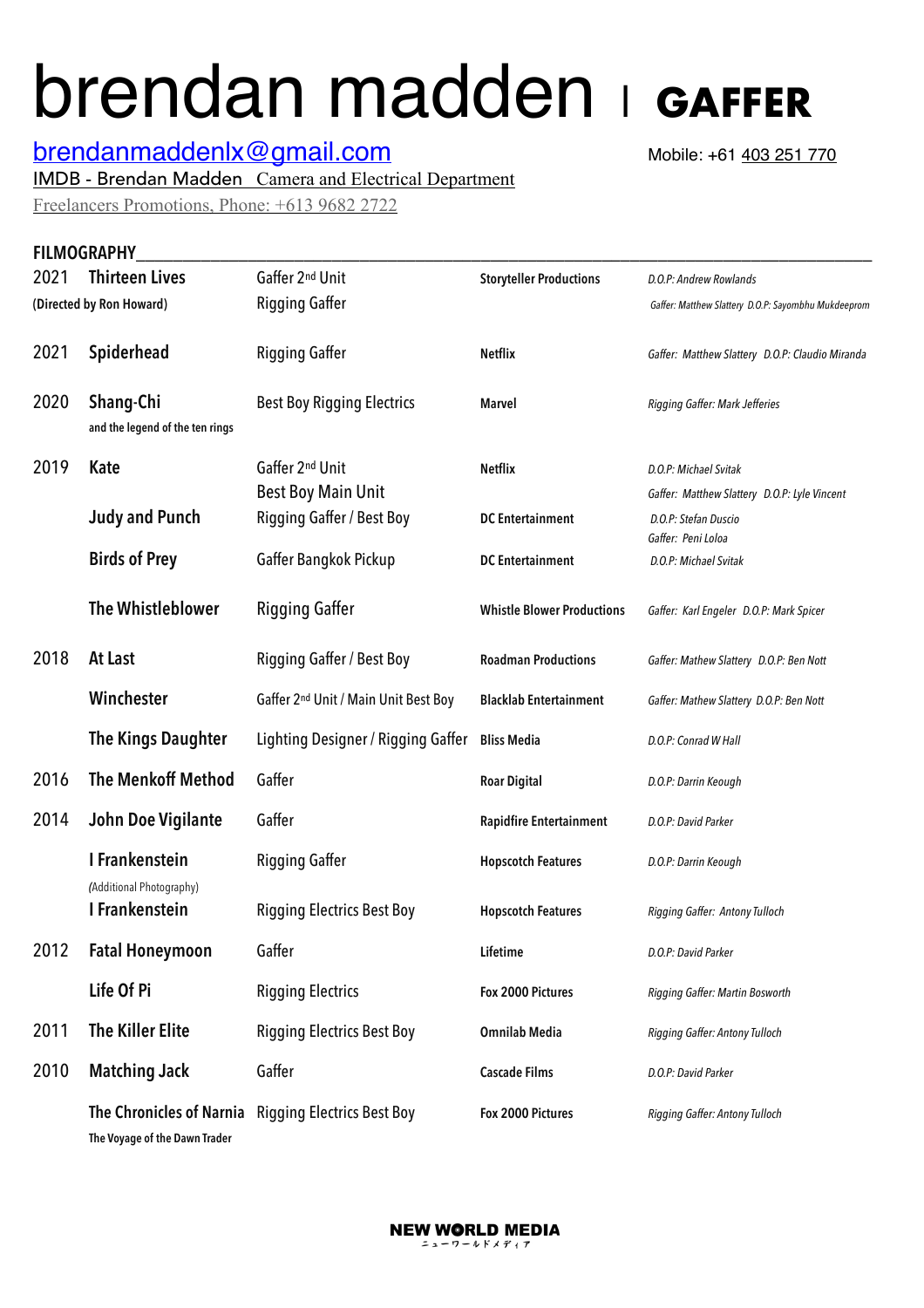| 2009                    | <b>Where The Wild Things Are</b>                | <b>Rigging Electrics Best Boy</b>              | <b>Warner Bros</b>             | Rigging Gaffer: Antony Tulloch                  |  |  |
|-------------------------|-------------------------------------------------|------------------------------------------------|--------------------------------|-------------------------------------------------|--|--|
|                         | <b>Dreamtime's Over</b>                         | <b>Rigging Gaffer</b>                          | <b>Top Cat Films</b>           | D.O.P: Andy Topp                                |  |  |
| 2007                    | <b>Ghost Rider</b>                              | Rigging Electrics Best Boy 2nd Unit            | <b>Columbia Pictures</b>       | Rigging Gaffer: Stewart Sorby                   |  |  |
| 2006                    | <b>Opal Dream</b>                               | <b>Best Boy</b>                                | <b>Academy Films</b>           | Gaffer: Richard Rees Jones                      |  |  |
| 2003                    | <b>The Honorable</b><br><b>Wally Norman</b>     | <b>Best Boy</b>                                | <b>Ocean Pictures</b>          | Gaffer: Richard Rees Jones                      |  |  |
|                         | <b>Travelling Light</b>                         | <b>Best Boy</b>                                | <b>Toi Toi Films</b>           | <b>Gaffer: Richard Rees Jones</b>               |  |  |
| 2002                    | <b>Australian Rules</b>                         | <b>Best Boy</b>                                | <b>Beyond Films</b>            | Gaffer: Richard Rees Jones                      |  |  |
|                         | <b>Till Human Voices</b><br><b>Wake Us</b>      | 3rd Electrics                                  | <b>Instinct Entertainment</b>  | Gaffer: Ken Pettigrew                           |  |  |
| TV SERIES (MOST RECENT) |                                                 |                                                |                                |                                                 |  |  |
| 2022                    | <b>Nautilus</b>                                 | <b>Rigging Gaffer</b>                          | Disney / Moon Stories          | D.O.P: Ben Nott                                 |  |  |
| 2020                    | Clickbait                                       | Gaffer 2nd Unit                                | <b>Matchbox Pictures</b>       | Gaffer: Matthew Slattery<br>D.O.P: Mark Wareham |  |  |
| 2019                    | The Preacher 4th Season                         | Gaffer 2nd Unit Ep 401, 402                    | <b>AMC Studios</b>             | D.O.P: Cameron Duncan, Mark Wareham             |  |  |
| 2018                    | <b>Bad Mothers</b>                              | <b>Rigging Gaffer</b><br><b>Rigging Gaffer</b> | Jungle Entertainment           | Gaffer: Karl Engeler<br>Gaffer: Con Mancuso     |  |  |
| 2017                    | The Leftovers 3rd Season                        | <b>Rigging Gaffer</b>                          | HBO / Film 44                  | Gaffer: Karl Engeler                            |  |  |
|                         | Wentworth 6th Season                            | Gaffer 2nd Unit                                | Freemantle Media Australia     | D.O.P: Various                                  |  |  |
|                         | <b>Mustangs FC</b>                              | Gaffer 2nd Unit                                | Matchbox Pictures / ABC        | D.O.P: Various                                  |  |  |
| 2016                    | <b>Hunters</b>                                  | Gaffer 2nd Unit                                | SyFy                           | D.O.P: Bonnie Elliott                           |  |  |
|                         | <b>Murder Calls</b>                             | <b>Rigging Gaffer</b><br>Gaffer                | Screentime / GTV 9             | D.O.P: Matt Koopmans                            |  |  |
| 2011                    | <b>Judith Lucys</b><br><b>Spiritual Journey</b> | Gaffer                                         | ABC / Bearded Lady Productions | D.O.P: Andy Topp                                |  |  |
| 2010                    | <b>The Pacific</b>                              | <b>Rigging Electrics Best Boy</b>              | Dreamworks / HBO Films         | Rigging Gaffer: Antony Tulloch                  |  |  |
| 2009                    | <b>Whatever Happened</b><br>to that Guy?        | Gaffer                                         | Playtone<br>Ruby Entertainment | D.O.P: Andy Topp                                |  |  |